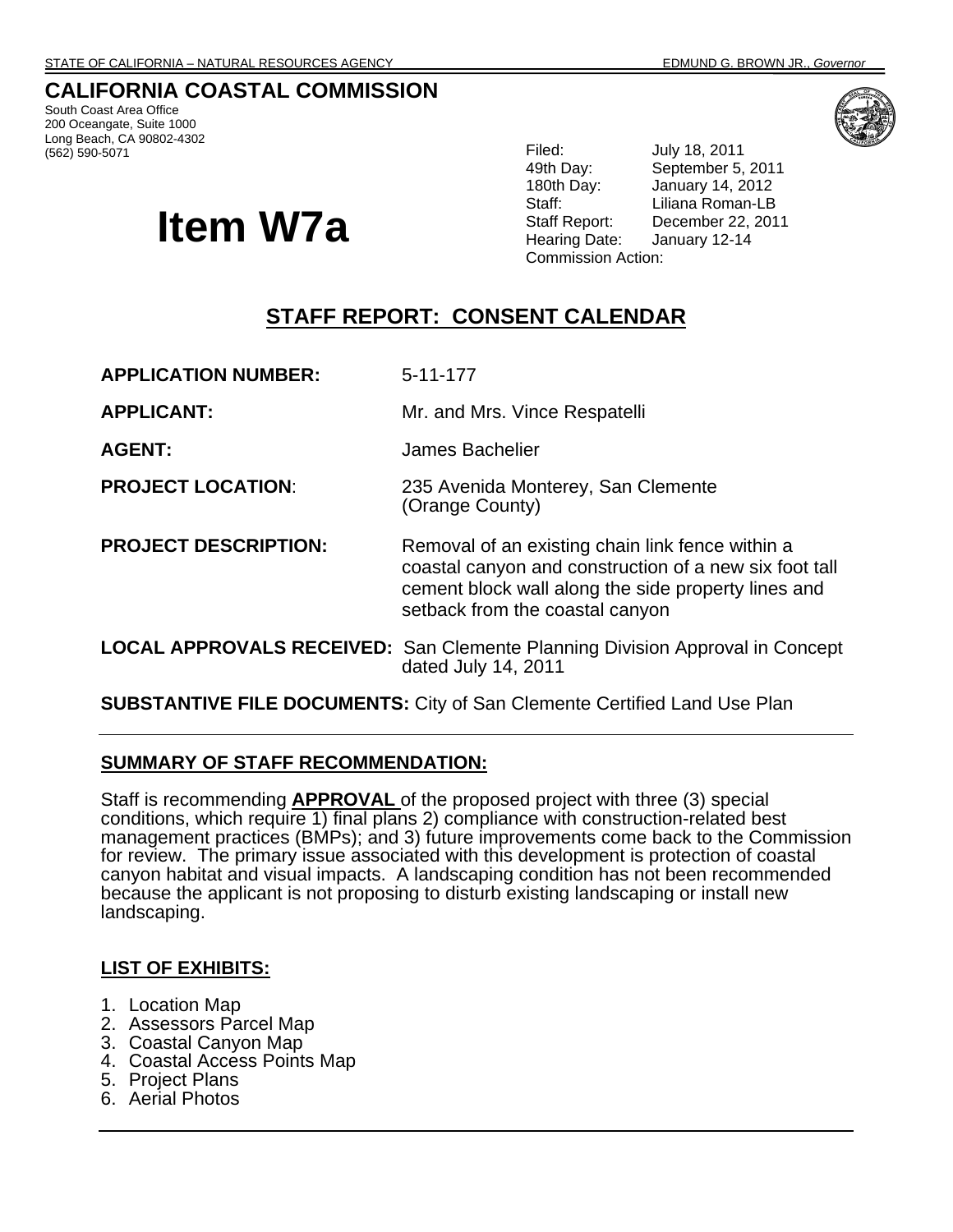## **MOTION:** *I move that the Commission approve the coastal development permit applications included on the consent calendar in accordance with the staff recommendations.*

## **STAFF RECOMMENDATION TO ADOPT CONSENT CALENDAR:**

Staff recommends a **YES** vote. Passage of this motion will result in approval of all the permits included on the consent calendar. The motion passes only by affirmative vote of a majority of the Commissioners present.

## **RESOLUTION:**

## **I. APPROVAL WITH CONDITIONS**

The Commission hereby **APPROVES** a coastal development permit for the proposed development and adopts the findings set forth below on grounds that the development as conditioned will be in conformity with the policies of Chapter 3 of the Coastal Act and will not prejudice the ability of the local government having jurisdiction over the area to prepare a Local Coastal Program conforming to the provisions of Chapter 3. Approval of the permit complies with the California Environmental Quality Act because either 1) feasible mitigation measures and/or alternatives have been incorporated to substantially lessen any significant adverse effects of the development on the environment, or 2) there are no further feasible mitigation measures or alternatives that would substantially lessen any significant adverse impacts of the development on the environment.

## **II. STANDARD CONDITIONS:**

- 1. Notice of Receipt and Acknowledgment. The permit is not valid and development shall not commence until a copy of the permit, signed by the permittee or authorized agent, acknowledging receipt of the permit and acceptance of the terms and conditions, is returned to the Commission office.
- 2. Expiration. If development has not commenced, the permit will expire two years from the date on which the Commission voted on the application. Development shall be pursued in a diligent manner and completed in a reasonable period of time. Application for extension of the permit must be made prior to the expiration date.
- 3. Interpretation. Any questions of intent or interpretation of any condition will be resolved by the Executive Director or the Commission.
- 4. Assignment. The permit may be assigned to any qualified person, provided assignee files with the Commission an affidavit accepting all terms and conditions of the permit.
- 5. Terms and Conditions Run with the Land. These terms and conditions shall be perpetual, and it is the intention of the Commission and the permittee to bind all future owners and possessors of the subject property to the terms and conditions.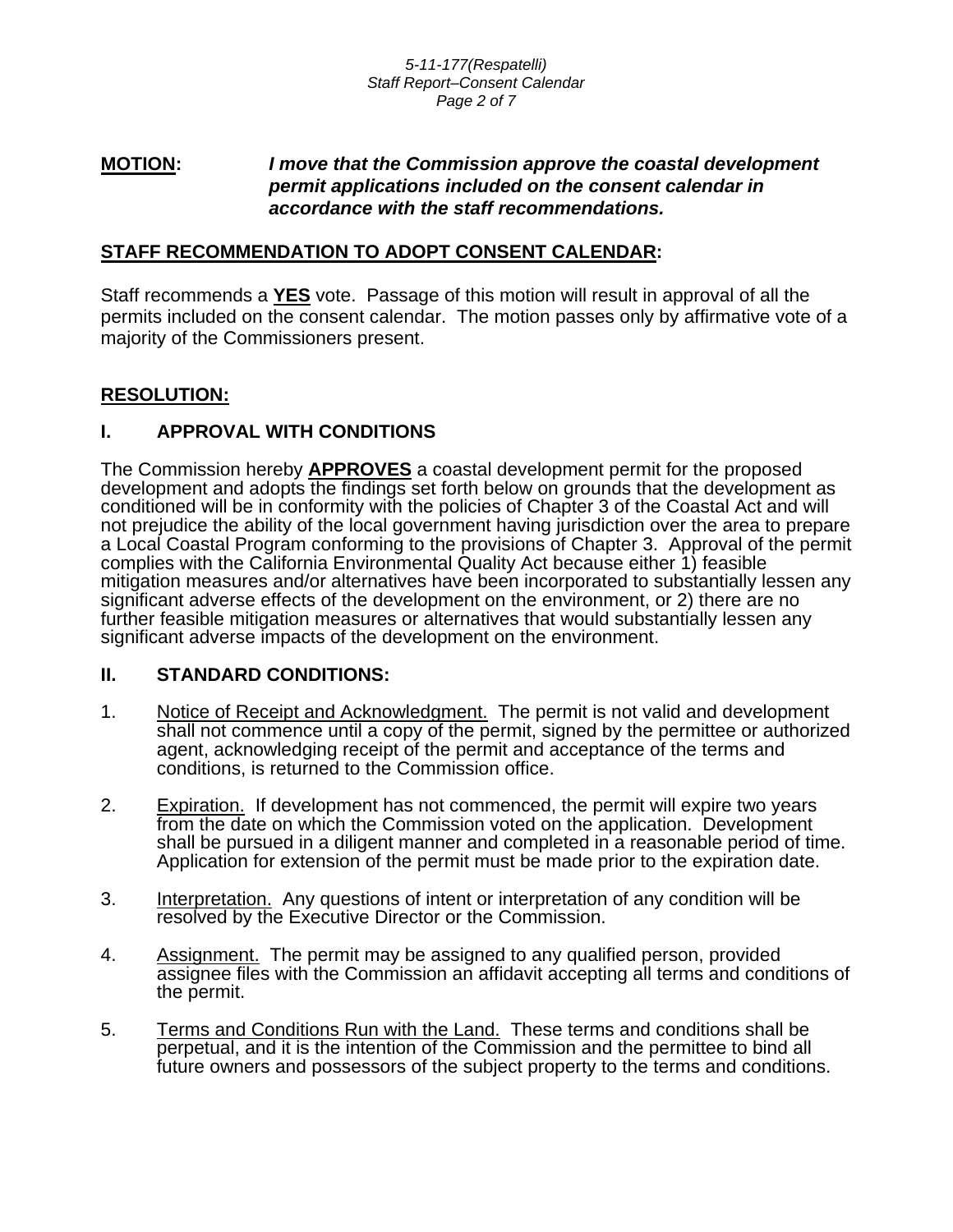#### *5-11-177(Respatelli) Staff Report–Consent Calendar Page 3 of 7*

## **III. SPECIAL CONDITIONS:**

### 1. Revised Final Plans

- A. **PRIOR TO ISSUANCE OF THE COASTAL DEVELOPMENT PERMIT** the applicant shall submit to the Executive Director for review and written approval, two (2) sets of final site and building plans that substantially conform to the hand drawn project plan on a Toal Engineering topographic survey site plan dated 6/21/11. The revised final plan shall substantially conform to the preliminary plan, except that those plans must clearly show the existing unpermitted wood deck and terrace retaining walls within and adjacent to the canyon slope shaded and clearly marked *"these existing elements are not permitted by any coastal*  development permit and are not approved as part of coastal development permit *5-11-177-any maintenance, repair and/or replacement of these elements requires further review by the Coastal Commission"* on each set of plans;
- B. The permittee shall undertake development in accordance with the approved final plans. Any proposed changes to the approved final plans shall be reported to the Executive Director. No changes to the approved final plan shall occur without a Commission amendment to this coastal development permit unless the Executive Director determines that no amendment is legally required.

## 2. Storage of Construction Materials, Mechanized Equipment and Removal of Construction Debris

The permittee shall comply with the following construction-related requirements:

- (a) No construction materials, debris, or waste shall be placed or stored where it may enter the storm drain system leading to the Pacific Ocean;
- (b) Any and all debris resulting from construction activities shall be removed from the project site within 24 hours of completion of the project;
- (c) Erosion control/sedimentation Best Management Practices (BMP's) shall be used to control sedimentation impacts to coastal waters during construction. BMPs shall include, but are not limited to: placement of sand bags around drainage inlets to prevent runoff/sediment transport into the storm drain system and a pre-construction meeting to review procedural and BMP guidelines;
- (d) Construction debris and sediment shall be removed from construction areas each day that construction occurs to prevent the accumulation of sediment and other debris which may be discharged into coastal waters. Debris shall be disposed of outside the coastal zone, as proposed by the applicant.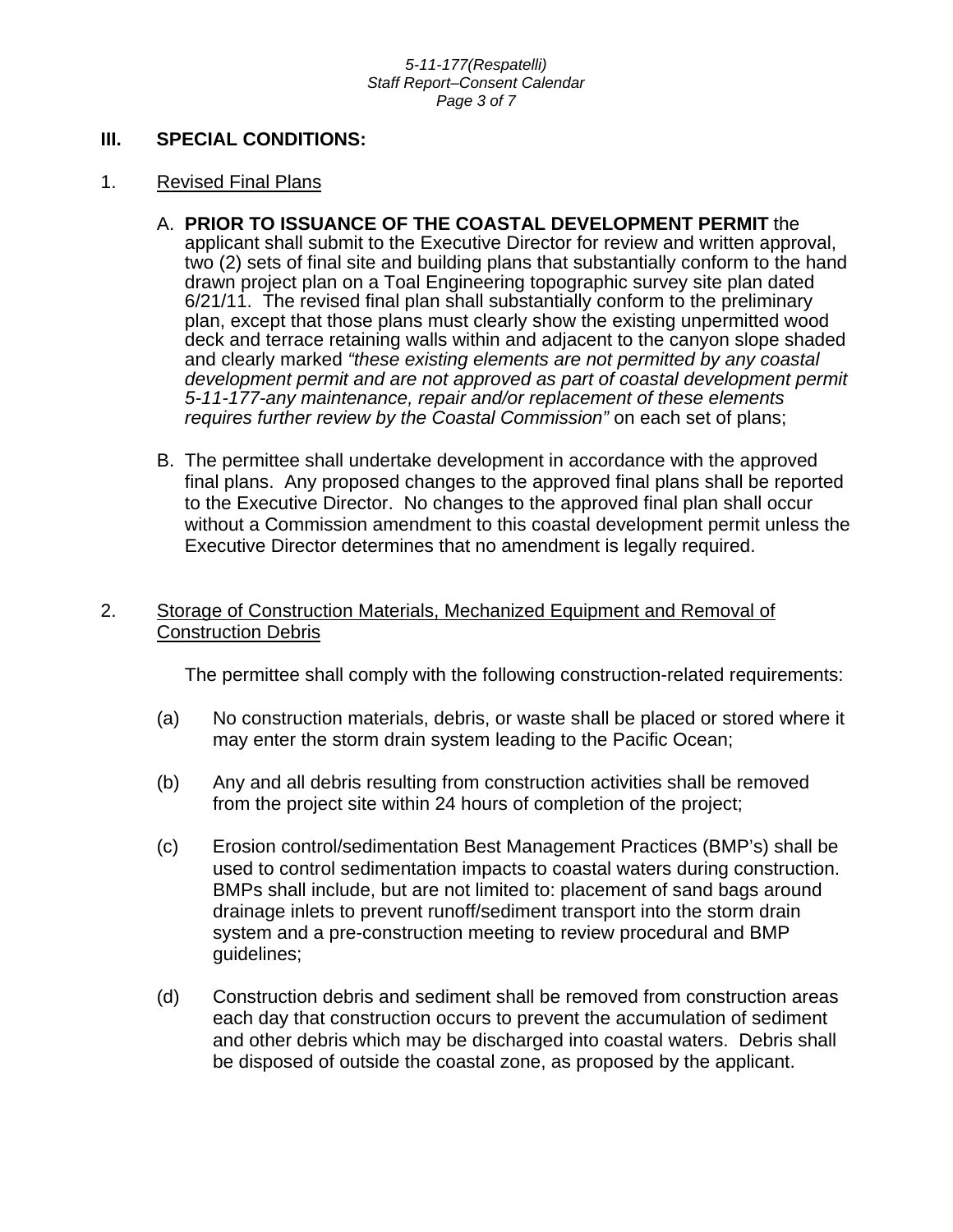#### *5-11-177(Respatelli) Staff Report–Consent Calendar Page 4 of 7*

## 3. Future Development

This permit is only for the development described in Coastal Development Permit No. 5-11-177. Pursuant to Title 14 California Code of Regulations Section 13250(b)(6), the exemptions otherwise provided in Public Resources Code Section 30610 (a) shall not apply to the entire parcel. Accordingly, any future improvements to the development authorized by this permit, including but not limited to repair and maintenance activities identified as requiring a permit in Public Resources Section 30610(d) and Title 14 California Code of Regulations Sections 13252(a)-(b), shall require an amendment to Permit No. 5-11-177 from the Commission or shall require an additional coastal development permit from the Commission or from the applicable certified local government.

## **IV. FINDINGS AND DECLARATIONS:**

The Commission hereby finds and declares:

# **A. PROJECT LOCATION AND DESCRIPTION**

The proposed project is located on a residential lot at 235 Avenida Monterey in the City of San Clemente, Orange County (Exhibits 1 & 2). The 9,923 square-foot lot consists of a generally flat pad on the southern side of the lot (closest to the street), which then gradually slopes down towards Trafalgar Canyon in the rear yard. Surrounding development consists of medium-density duplexes and high-density multi-family residences. There are no residences on the opposite side of the canyon, instead, Trafalgar Lane is located at the top of canyon on the opposite side of the coastal canyon. The site is designated as Residential High Density (24 dwelling units per acre) in the certified Land Use Plan, the site is developed with an existing duplex built in 1953 on the site. The nearest public access to the beach is available at the Municipal Pier or the T-Street access point, approximately 300 yards west of the subject site (Exhibit 4).

The applicant proposes the removal of an existing chain link fence along the perimeter property lines and within the coastal canyon and construction of a new six foot tall cement block wall along the side property lines and setback from the coastal canyon on a residentially developed canyon lot. No grading or landscaping is proposed. The existing residence is on a level pad on Avenida Monterey about 60 feet from the canyon edge which is located at approximately the 160' contour line above Trafalgar Canyon. The existing duplex on the site was constructed in 1953, pre-Coastal Act, however, more recent development has occurred along the canyon side of the lot; there is an existing deck, series of low keystone retaining walls along the canyon and the chain link fence within the canyon. There are no coastal development permit records for any of this development. The applicant proposes to remove the unpermitted chain link fence within the canyon and replace it with a new masonry wall approximately 12' from the canyon edge and at the stringline with existing adjacent primary structures. Construction of the new masonry wall will not result in canyonward encroachment or the loss of any existing native vegetation on the site. At this time, the applicant is not proposing to remove or to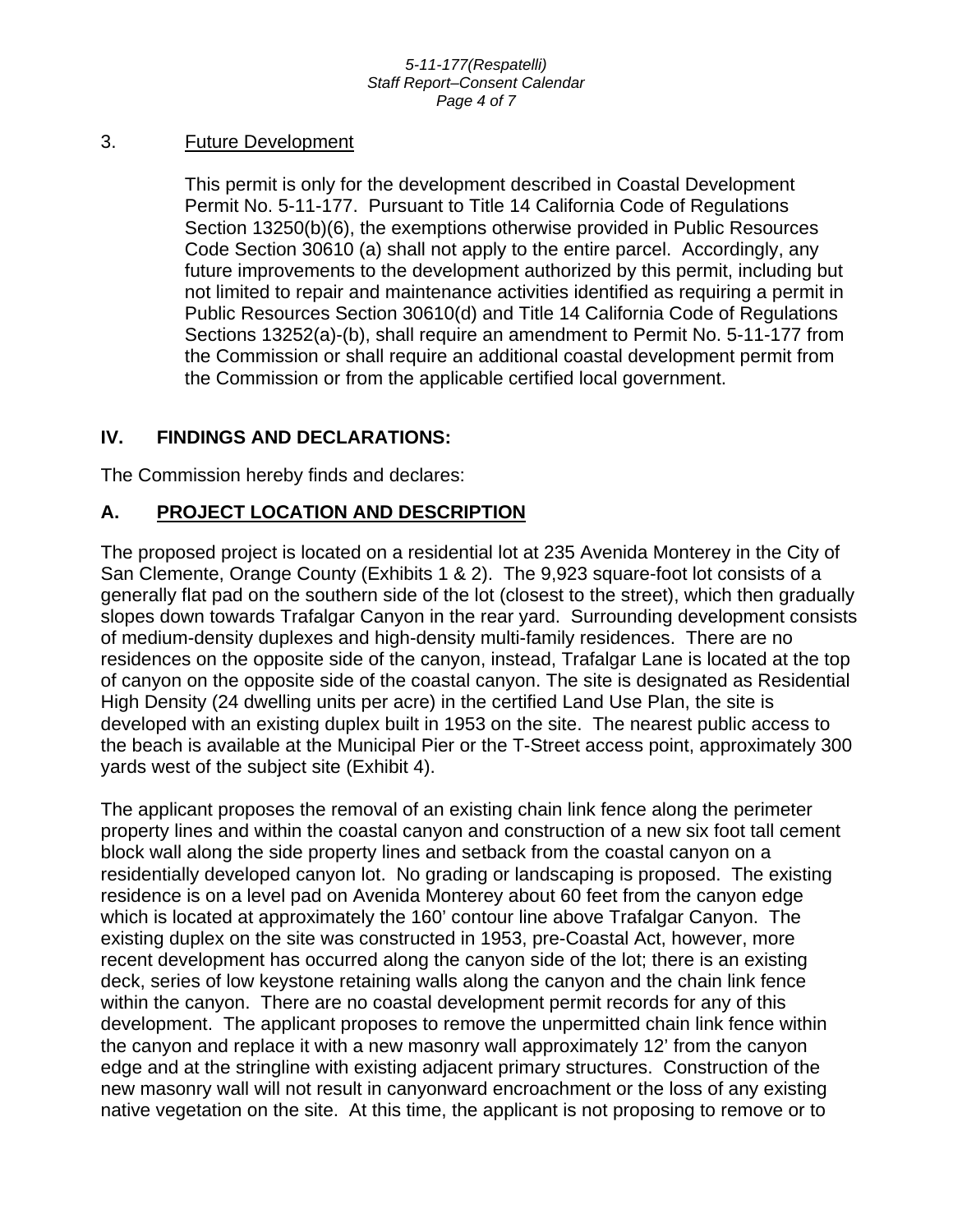#### *5-11-177(Respatelli) Staff Report–Consent Calendar Page 5 of 7*

request after-the-fact approval of the unpermitted keystone walls or wood deck on the canyonward side of the lot.

The City's certified LUP (Policy VII.15), to which the Commission may look for guidance, requires new development on coastal canyon lots to be set back as follows:

*"New development shall not encroach into coastal canyons and shall be set back either: a. a minimum of 30% of the depth of the lot, and not less than 15 feet from the canyon edge; or b. a minimum of 30% of the depth of the lot, and set back from the line of native vegetation (not less than 15 feet from coastal sage scrub vegetation or not less than 50 feet from riparian vegetation); or c. in accordance with house and deck/patio stringlines drawn between the nearest corners of the adjacent structures. The development setback shall be established depending on site characteristics."* 

The current residence conforms to the canyon setback policies in the certified LUP, as the development is set back a minimum of 30% depth of lot, meets the structural stringline and is also 15 feet from the canyon edge. The proposed project would remove existing unpermitted development in the canyon (i.e, chain link fence). The applicant proposes to construct a new more substantial cement block wall to serve as a privacy fence along the side property lines and the rear (canyonward) side of the lot, as the rear property line extends deep into the canyon, the applicant is proposing the new cement block wall setback approximately 12' from the uppermost break in the canyon slope (approximately the 160' contour line) at a location that also meets the structural stringline. As proposed, the 6' tall cement block wall will be consistent with the LUP stringline canyon setback policy, one of three possible applicable canyon setback policies in the LUP.

San Clemente's certified LUP advocates the preservation of native vegetation and discourages the introduction of non-native vegetation in coastal canyons. While no rare or endangered species have been reported to exist within the coastal canyon habitat of San Clemente, the City has designated all coastal canyons, including Trafalgar Canyon, as environmentally sensitive habitat areas, as depicted in Exhibit 3. The coastal canyons act as open space and potential wildlife habitat, as well as corridors for native fauna. Decreases in the amount of native vegetation due to displacement by non-native vegetation have resulted in cumulative adverse impacts upon the habitat value of the canyons. As such, the quality of canyon habitat must be assessed on a site-by-site basis. The canyon adjacent to the subject site is considered degraded due to the presence of both native and non-native plant species. The site is currently covered with non-native shrubs and grasses. No information has been provided to indicate that the site or any portion thereof qualifies as ESHA. The applicant proposes no new landscaping to improve the habitat value of the adjacent canyon. Since no existing landscaping will be disturbed and no new landscaping is proposed, the Commission has not imposed a landscaping condition.

During construction, the applicant will be required to implement best management practices (BMPs) designed to minimize erosion and prevent debris from entering the storm drain system leading to the ocean.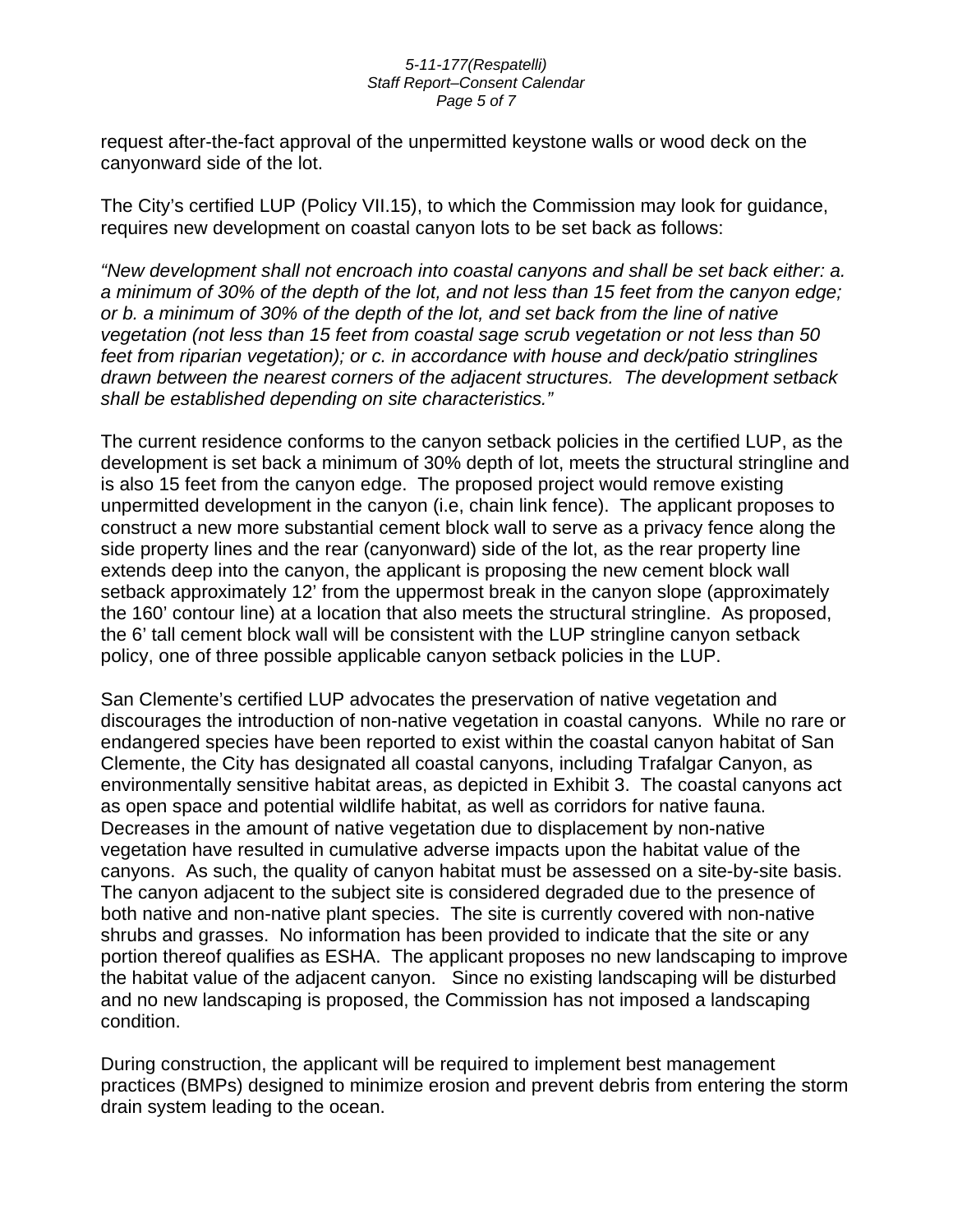# **B. DEVELOPMENT (HAZARDOUS AREAS)**

Development adjacent to slopes such as those found on canyons or hillsides is inherently hazardous. Development which may require a protective device in the future can not be allowed due to the adverse impacts such devices have upon public access, and visual resources. To minimize risks to life and property the development has been conditioned to: require an appropriate set-back from the top of the slope, for conformance with a drainage and runoff control plan to minimize percolation of water into the slope and that future improvements must come back to the Commission for review. As conditioned, the Commission finds that the development conforms to the requirements of Sections 30235 and 30253 of the Coastal Act regarding the siting of development in hazardous locations.

# **C. HABITAT, RECREATION AND PARK IMPACTS**

As conditioned, the development will not result in significant degradation of adjacent habitat, recreation areas, or parks and is compatible with the continuance of those habitat, recreation, or park areas. Therefore, the Commission finds that the project, as conditioned, conforms to Section 30240(b) of the Coastal Act.

# **D. WATER QUALITY**

The proposed work will be occurring in a location where there is a potential for a discharge of polluted runoff from the project site into coastal waters. The storage or placement of construction material, debris, or waste in a location where it could be carried into coastal waters would result in an adverse effect on the marine environment. Furthermore, uncontrolled runoff from the project site and the percolation of water would also affect the structural stability of the canyon. To reduce the potential for construction and post-construction related impacts on water quality, the Commission imposes special conditions requiring, but not limited to, the appropriate storage and handling of construction equipment and materials to minimize the potential of pollutants to enter coastal waters and for the use of on-going best management practices following construction. As conditioned, the Commission finds that the development conforms to Sections 30230 and 30231 of the Coastal Act regarding the protection of water quality to promote the biological productivity of coastal waters and to protect human health.

# **E. PUBLIC ACCESS**

The proposed development will not affect the public's ability to gain access to, and/or to use the coast and nearby recreational facilities. Therefore, as proposed, the development conforms to Sections 30210 through 30214, Sections 30220 through 30224, and 30252 of the Coastal Act.